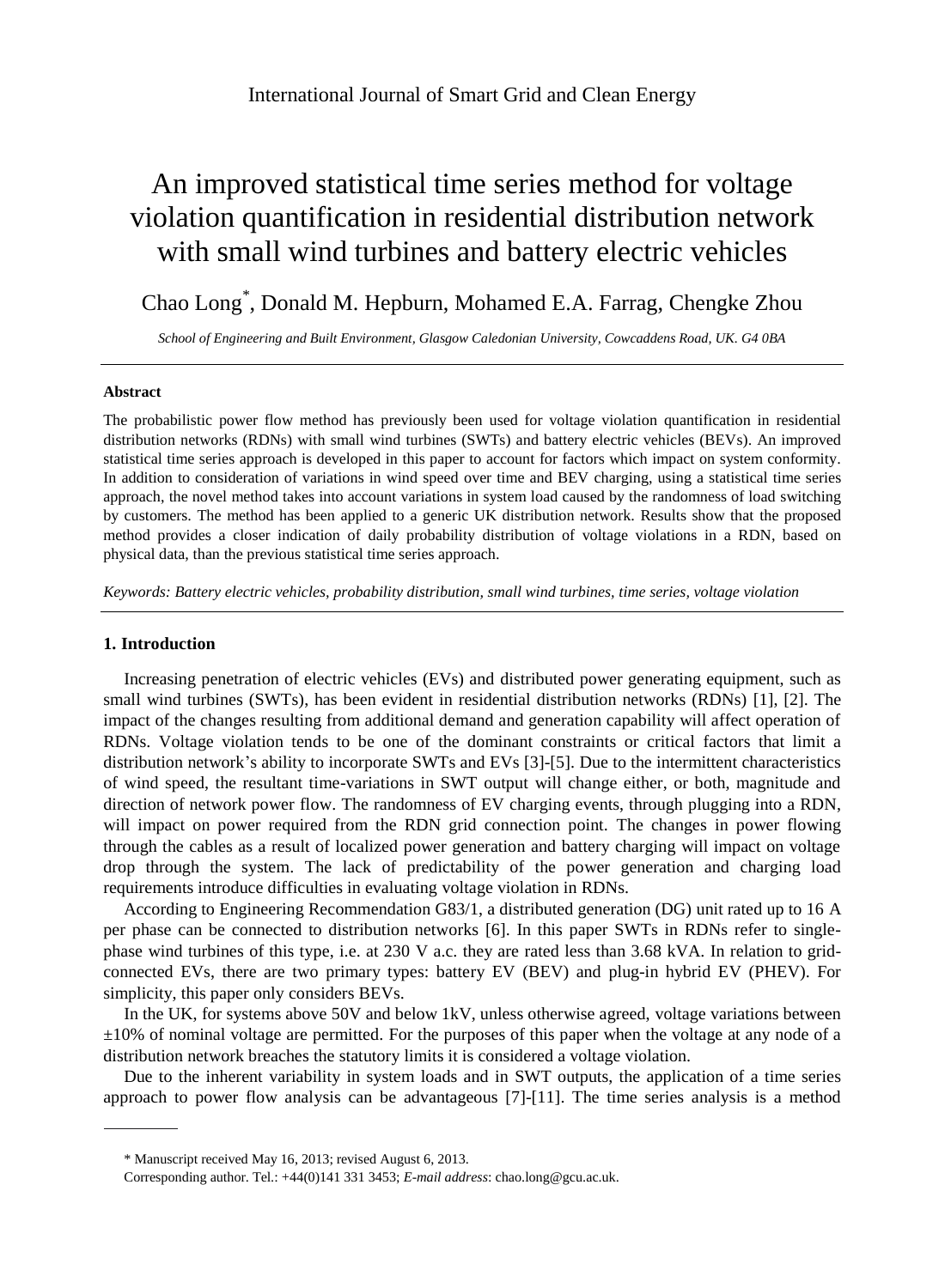applied to execute power flow analyses in a set of time series with specific values of system load and generation for each time step [\[7\].](#page-7-5) For detailed analysis, a time window with a period of a day or a week is usually utilized. However, the specific time windows cannot provide a global picture of voltage violation of the network under study. Although several studies have executed power flow analysis by using the extreme conditions of minimum load and maximum DG output, e.g. [\[12\]](#page-7-7) and [\[13\],](#page-7-8) they failed to take into account the likelihood of the violation occurring. Therefore, it has been considered worthwhile to approach the voltage violation problem in a statistical manner.

The probabilistic power flow (PPF) method has been employed for voltage variation study of a distribution network in many previous works [\[14\]-](#page-7-9)[\[18\].](#page-7-10) The PPF calculation can be divided into a numerical method, e.g. Monte Carlo simulation, and an analytical method. Using the Monte Carlo technique is computationally intense, a large number of simulations, e.g. 20,000, are required. To reduce the computational burden, the PPF calculation was performed with statistical distribution of loads and generations in [\[14\]-](#page-7-9)[\[16\].](#page-7-11) A statistical model of wind generation was developed in [\[14\],](#page-7-9) but the variation in load was not considered. In [\[15\]](#page-7-12) and [\[16\],](#page-7-11) the statistical distributions of wind generation in winter and summer were integrated to the network with winter and summer loads, respectively, but the timevariations in loads and wind speeds were not considered. A statistical time series method was developed in [\[18\],](#page-7-10) and the time variations in wind speeds and BEV charging were considered. At different times of day, the wind speeds were discretized and considered in a statistical manner, a deterministic value of load following a typical daily load profile was assumed for each time instant, but the randomness of load switching by customs was not considered.

To develop the approaches previously taken, in addition to the consideration of time-variations in wind speeds and BEV charging in statistical time series approach, the improved method models the variations in system load caused by the randomness of load switching by customers. As a result, simulations using the proposed method are shown to provide results of probability distribution of voltage violations in a RDN which are closer to results based on physical data than using the statistical time series approach.

## **2. Modeling**

In RDNs containing SWTs and BEVs, node voltages related to active and reactive power flow in branches can be obtained via steady-state power flow analysis. Power flow in RDNs depends on the instantaneous injection of electrical power from SWTs and the sum of individual electrical demands from customers. SWT generator outputs and loads should be modeled prior to the power flow analysis.



Fig. 1. The probabilistic distribution of SWT output, *M*=10.

## *2.1. Statistical SWT model*

Due to the intermittent characteristic of wind speed, SWT output is neither continuous nor stable. To calculate the likely power output from a given SWT it is necessary to understand the wind behavior in the location under consideration. The Weibull distribution function is widely used to statistically describe the wind speed distribution, e.g. [\[14\],](#page-7-9) [\[19\].](#page-7-13) The statistical SWT model used in [\[18\]](#page-7-10) is employed in this work. All wind speed data at a specific instant is differentiated into discrete values. With a given SWT power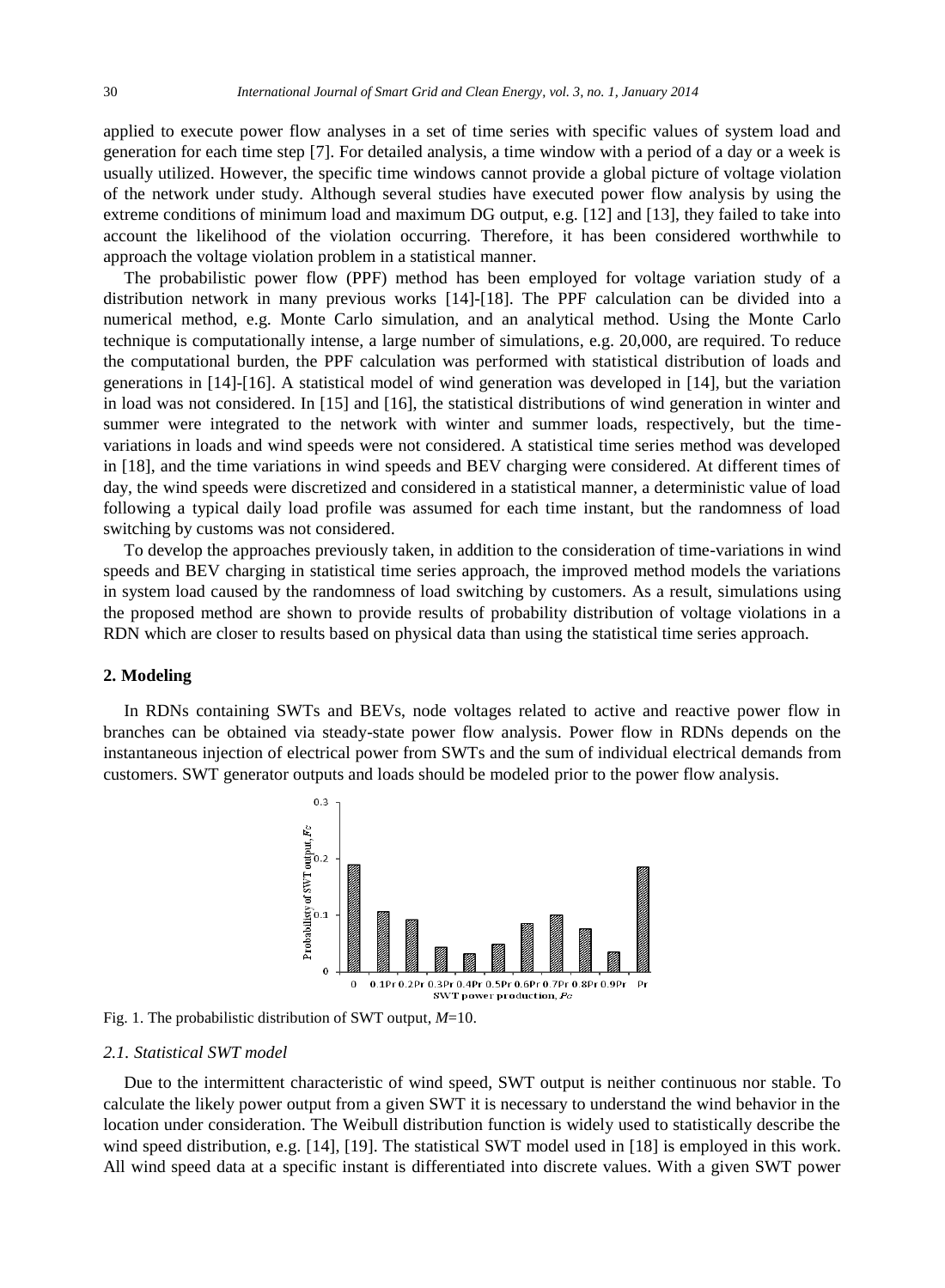output curve, discrete SWT output and the corresponding probabilities of the SWT output can be obtained from (1):

$$
F_G = \{P_G(i), F_G(i): i = 0, 1, 2, \dots, M\}
$$
\n<sup>(1)</sup>

where power  $P_G(i)$  has  $M+1$  states at which the probability of  $P_G(i)$  is calculated from the discrete wind speeds and the SWT power output curve and  $F_G(i)$  is the probability of SWT output for the *i*th SWT output value, as shown in Fig. 1 M has been taken as 10.

## *2.2. Statistical model of load profile*

In [\[18\],](#page-7-10) a typical residential load profile was extracted based on historical UK load data. At a specific time instant, a deterministic load value following the typical load profile was taken, so that the voltage violation under typical load conditions can be obtained. However, the load at a time instant varies in a random manner due to the variability of load switching by customers. In this paper the load has been considered as a random variable. Load data at the same time instant of day have been differentiated into discrete values. The probability distribution of the discrete values can be expressed by equation (2) In [\[18\],](#page-7-10) a typical residential load profile was extracted based on historical UK load data. At a specific time instant, a deterministic load value following the typical load profile was taken, so that the voltage violation under typical load conditions can be obtained. However, the load at a time instant varies in a random manner due to the variability of load switching by customers. In this paper the load has been considered as a random variable. Load data at the same time instant of day have been differentiated into discrete values. The probability distribution of the discrete values can be expressed by equation (2) In [\[18\],](#page-7-10) a typical residential load profile was extracted based on historical UK load data. At a specific time instant, a deterministic load value following the typical load profile was taken, so that the voltage violation under typical load conditions can be obtained. However, the load at a time instant varies in a random manner due to the variability of load switching by customers. In this paper the load has been considered as a random variable. Load data at the same time instant of day have been differentiated into discrete values. The probability distribution of the discrete values can be expressed by equation (2):

$$
F_L = \{L(l), F_L(l): l = 1, 2, \dots, W\}
$$
\n(2)

where  $L(I)$  is the discrete value of the load, at a time instant, and *W* is the number of the discrete values.  $F<sub>L</sub>(l)$  is the corresponding probability of load at discrete value  $L(l)$ .

## *2.3. Probabilistic model of BEV charging load*

The BEV charging load model presented in [\[2\]](#page-7-1) is adopted in this paper. The load due to BEV charging is determined by several factors: the battery type, the initial state-of-charge (SOC) (residual capacity since last charge) and the start time of BEV charging. The lithium-ion battery selected for this work is based on that used in the Nissan Altra; it has recently undergone a rapid improvement in performance characteristics and an increase in popularity [\[20\].](#page-7-14) The power demand and related battery SOC profile of the battery has been taken from [\[21\].](#page-7-15) The power demand during a battery charging process is scattered with values  $P<sub>E</sub>(*j*)$  taken in constant time intervals from the curve of a battery charging profile. The corresponding power levels of BEV charging load are expressed using equation (3):

$$
P_E(j) = \frac{P_E((j-1)\Delta t) + P_E(j\Delta t)}{2}, \ j = 1, 2, ..., n_c
$$
\n(3)

where  $P_E$  is the function of a battery charging power demand profile,  $n_c$  is the number of intervals in the profile,  $\Delta t$  is the constant time interval.

Using discretized values of the BEV charging load, following the method in [\[2\]](#page-7-1) and [\[18\],](#page-7-10) the probability distribution of the discrete values can be expressed by (4):

$$
\Phi = \{P_E(j), \Phi(P_E(j)) : j = 1, 2, ..., n_c\}
$$
\n(4)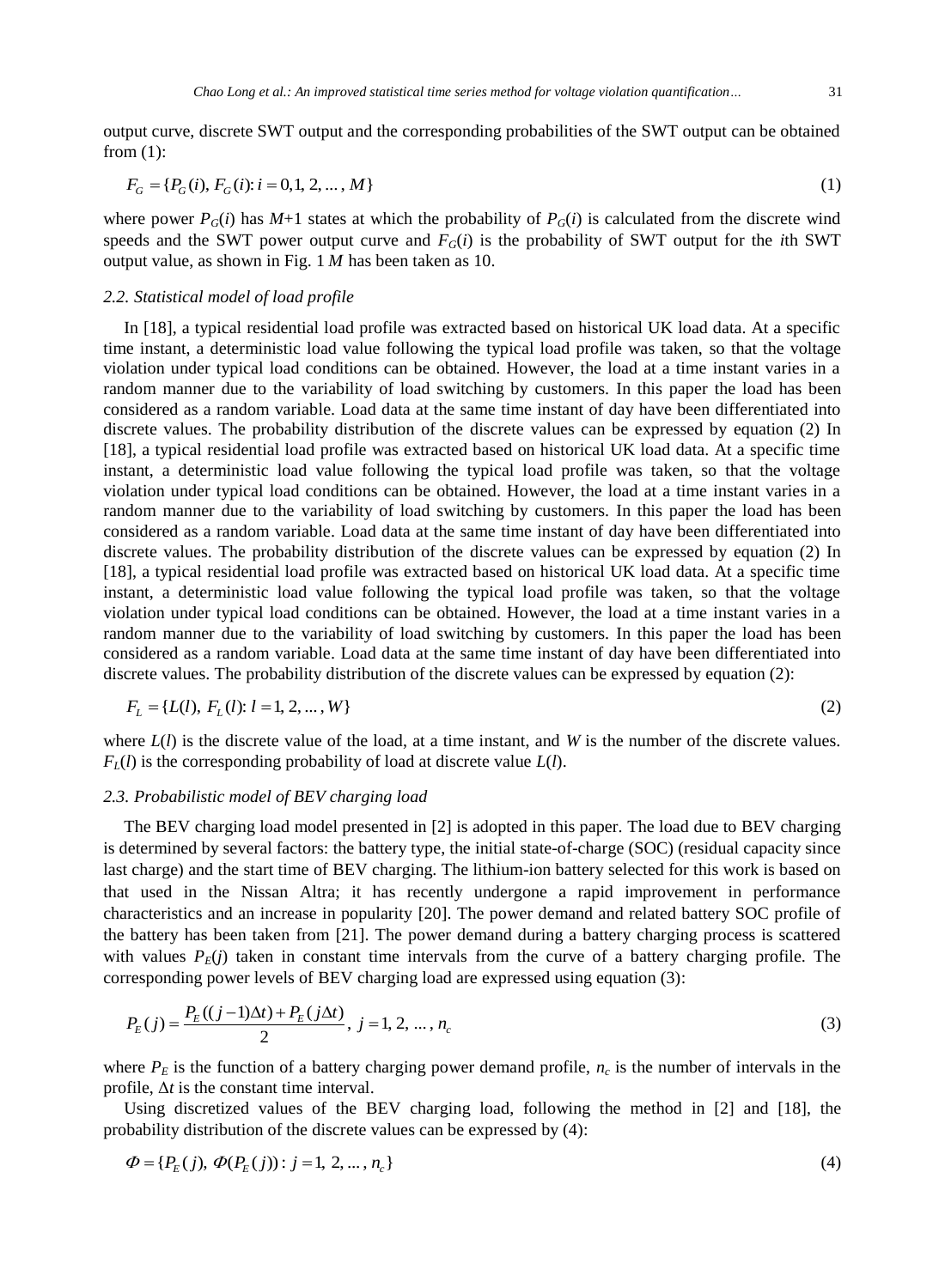where  $P_E(j)$  is the discrete value of BEV power demand,  $n_c$  is the number of the discrete values, and  $\Phi(P_E(j))$  is the corresponding probability of power demand at value  $P_E(j)$ .

Based on the statistical analysis in [\[2\],](#page-7-1) the probability distribution function (*pdf*) of the initial SOC was obtained. From this data, the initial SOC of private BEVs has a mean of 72% after one day's travel and 44% after two-day's travel. Thus, BEVs in a residential area are assumed to be charged every other day on average. The time at which a BEV is plugged in for charging depends on resident's choice: three domestic BEV charging schemes were employed in [\[2\],](#page-7-1) uncontrolled charging, off-peak charging and smart charging. For simplicity, this paper assumes uncontrolled domestic charging, and that the charging start time is uniformly distributed over four hours (from 18:00 to 21:59). Therefore BEV charging will only impact on loading of a RDN between 18:00 and 3:00 the next day.

## **3. Formulation**

The voltage at each node of a RDN must be maintained within the rated range:

$$
V_{\text{xmin}} \le V_x \le V_{\text{xmax}} \quad x \in N \tag{5}
$$

where  $V_x$  is the voltage at the *x*th node, and  $V_{xmin}$  and  $V_{xmax}$  are the minimum and maximum allowable voltage levels.

#### *3.1. Calculation of probability of voltage violation*

For simplicity two assumptions are made: firstly, the wind speed at any given time is the same for all SWTs in the small-scale area of the RDN; secondly, all BEV batteries in the network have an identical charging characteristic.

During the times when there are no BEV charging loads in the RDNs, voltages of the network depend on the original network load and SWT output. For SWT power output, assume  $P(i) < P(i+1)$ ,  $0 \le i \le M-1$ ; regarding load data, assume  $L(l) \le L(l+1)$ ,  $0 \le l \le W-1$ . At a time instant, when  $i = \tau_1$  and  $l = \tau_2$  ( $\tau_1$ ,  $\tau_2 \in N$ ), voltage violation occurs, the probability of voltage violation in a RDN with SWTs,  $P_1$ , can be then expressed by (6):

$$
P_{1} = \begin{cases} \sum_{l=r_{2}}^{W} \sum_{i=0}^{r_{1}} F_{G}(i) \cdot F_{L}(l) & \text{when } V_{x} < V_{x\text{min}} \\ \sum_{l=0}^{W} \sum_{i=r_{1}}^{M} F_{G}(i) \cdot F_{L}(l) & \text{when } V_{x} > V_{x\text{max}} \end{cases}
$$
(6)

where  $\tau_1$ ,  $\tau_2 \in N$ ,  $0 \le \tau_1 \le M$ ,  $0 \le \tau_2 \le W$ ,  $x \in N$ .

During periods when BEVs are connected to a RDN, the total load of the RDN would be the sum of the network loads and the BEV charging loads. The load distribution can be expressed by (7):

$$
\varphi = \{L_{RDN}(lj), \varphi_{lj}: l = 1, 2, ..., W, j = 1, 2, ..., n_c\}
$$
\n(7)

where  $L_{RDN}(lj) = L(l) + P_E(j)$  is the discrete value of the total load of a RDN, and  $\varphi_{ij} = F_L(l) \cdot \Phi(P_E(j))$  is the probability of the RDN load at the discrete value  $L_{RDN}(lj)$ . Assume a new set  $L'_{RDN}(m)$ , which puts *L*<sub>RDN</sub>(*lj*) in ascending order,  $L'_{RDN}(m) \le L'_{RDN}(m+1)$ ,  $0 \le m \le Wn_c-1$ .  $Wn_c$  is the number of discrete values of  $L_{RDN}(m)$ , the corresponding probability of RND load at value  $L'_{RDN}(m)$  is  $\varphi_m$ .

At a time instant, when  $i = \varepsilon_1$ ,  $m = \varepsilon_2$  ( $\varepsilon_1$ ,  $\varepsilon_2 \in N$ ), voltage violation occurs, the probability of voltage violation in a RDN with SWTs and BEV charging loads,  $P_2$ , can be expressed by (8):

$$
P_2 = \begin{cases} \sum_{m=c_2}^{W \cdot n_c} \sum_{i=0}^{\varepsilon_i} F_G(i) \cdot \varphi_m & \text{when } V_x < V_{x \text{min}} \\ \sum_{m=0}^{W \cdot n_c} \sum_{i=\varepsilon_i}^{M} F_G(i) \cdot \varphi_m & \text{when } V_x > V_{x \text{max}} \end{cases}
$$
(8)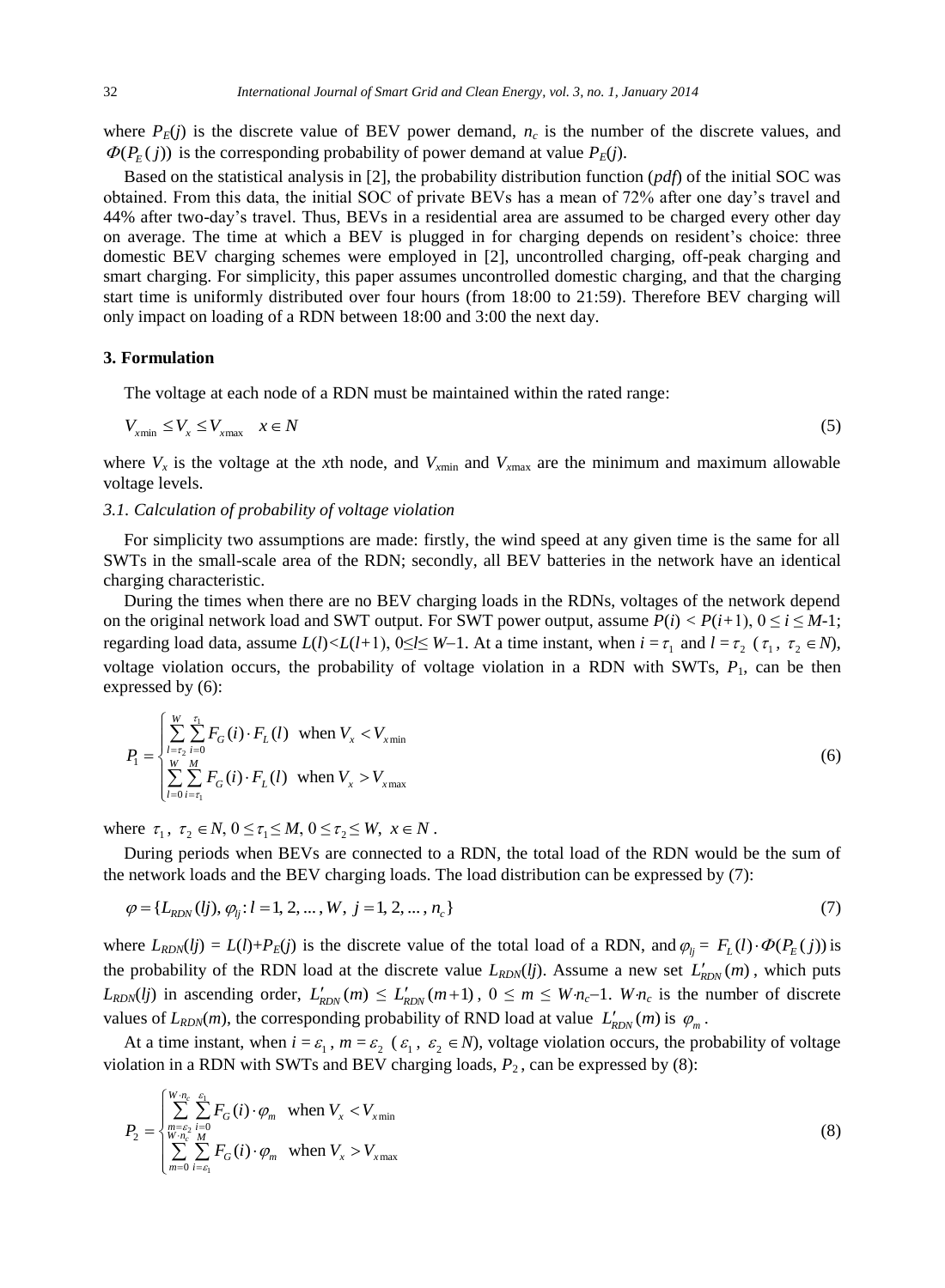where  $\varepsilon_1$ ,  $\varepsilon_2 \in N$ ,  $0 \le \varepsilon_1 \le M$ ,  $0 \le \varepsilon_2 \le Wn_c$ ,  $x \in N$ .

The formulation of voltage violation calculation in RDNs with SWTs and BEVs can be illustrated in Fig. 2. During the times when there are no BEVs plugged in and charging, the probability of voltage violation is determined by the probability distribution of the network load and SWT power production, as shown in Fig. 2 (a), and  $W = 7$  has been taken in the figure. When BEVs are connected into a RDN, the total load distribution can be expressed by *m* discrete values shown in Fig. 2 (b), and the probability of voltage violation can then be determined by the probability distribution of the total RDN load and SWT power production. The probability of voltage violation of a distribution network equal to 0 is the ideal distribution network design. In practice, a realistic objective would be to reduce the probability of voltage violation to an acceptable level. *P*<sub>1</sub>≤0.05 (or *P*<sub>2</sub>≤0.05, at the times with BEVs) has been taken as the acceptable level in this paper, according to the requirement that the voltage must be maintained within the statutory limits for 95% of a week in the standard EN-50160 [\[22\].](#page-7-16)



Fig. 2. Formulation of voltage violation calculation in RDNs with (a) SWTs and (b) SWTs and BEVs.

## **4. Case Study**

## *4.1. Example distribution network model*

The network shown in Fig. 3 represents a generic U.K. distribution network from a 33 kV substation down to 400 V networks: based on data in [\[23\].](#page-7-17) The model is comprised of a 33 kV three-phase grid supply point and six 11 kV outgoing feeders: each 11kV feeder supplies eight 11/0.4 kV 500 kVA distribution transformers. Five feeders are modeled as lumped loads, whilst the sixth feeder is considered in more detail, i.e. one of the eight 400V radial distribution lines on the sixth feeder is modified to represent a RDN. In the model used 384 homes are distributed in the RDN. One of the feeder cables in the RDN is represented in detail, with each L representing 12 homes. Balanced three-phase loads, with a power factor 0.98, are spaced uniformly along the feeder cables. SWTs rated at 3.5 kVA with a power factor 0.95 and BEVs are to be integrated into these homes.

### *4.2. Penetration levels of SWTs and BEVs*

This paper represents penetration level of SWTs as the total installed SWT capacity in relation to the peak load of the RDN, e.g. when 32 homes in the RDN have SWTs installed, the penetration level of SWTs is 22.4%. This paper considers two SWT penetration levels, 22.4% and 44.8%, i.e. 1 out of 12 homes and 2 out of 12, respectively, have an SWT installed, and these could be reasonable penetrations in the future network [\[1\].](#page-7-0)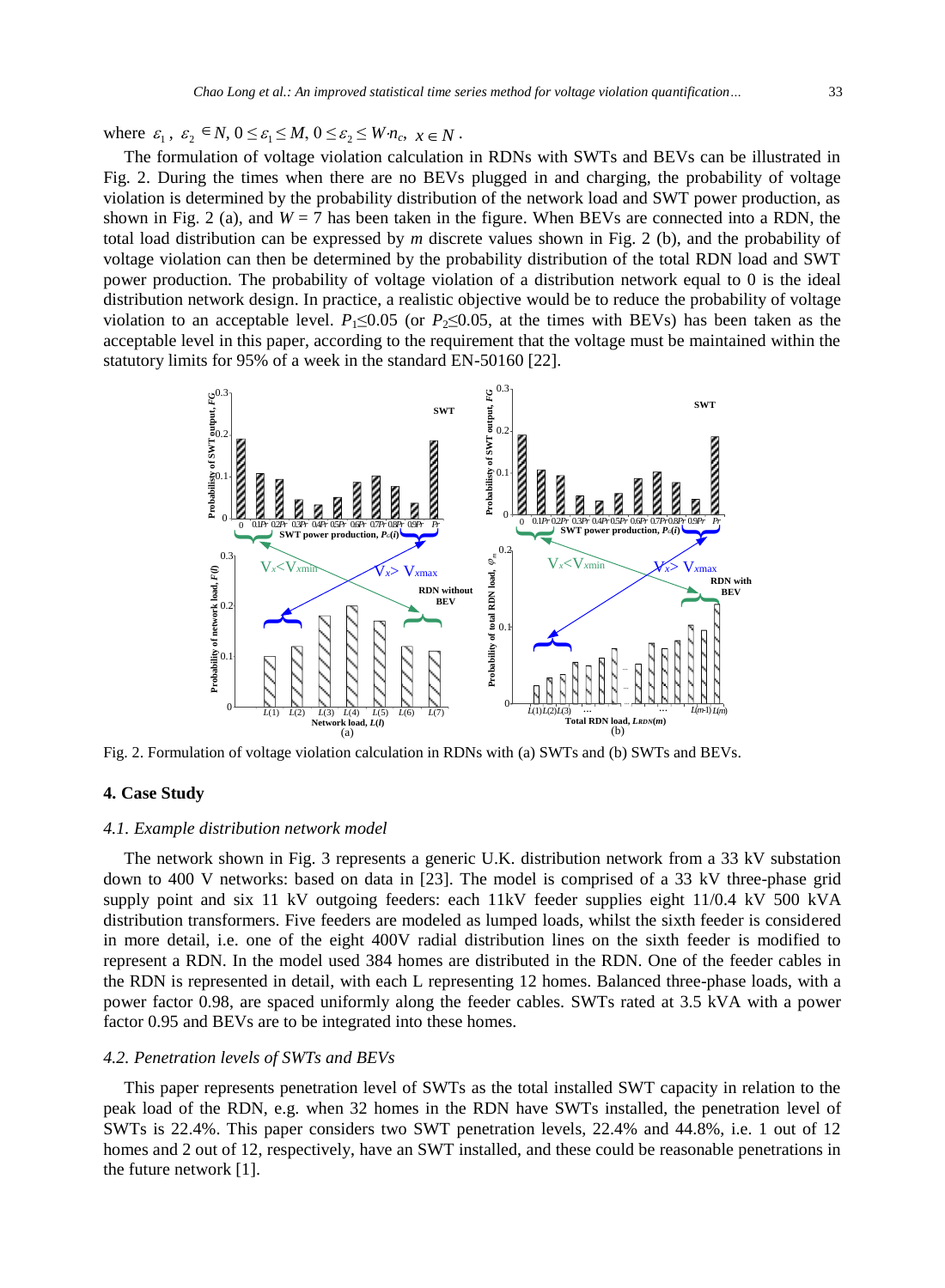

Fig. 3. Example U.K. distribution network with SWTs.

The penetration of BEVs in this paper refers to the ratio of BEVs to the total number of vehicles in the RDN. According to the analysis in [\[18\],](#page-7-10) the ratio of the number of cars in the RDN to the total number of vehicles in the UK is assumed to be the same as the proportion of the RDN electricity usage to the UK's peak load, i.e. 288 cars are possessed by residents in the RDN (75% of homes on average have a car). In [\[25\],](#page-7-18) 7.07% and 48.56% penetration levels of EVs were referred to as the low and high EV-uptake levels in 2030 in the UK. This paper considers two penetration levels of BEV, 22.2% and 44.4%, i.e. 64 and 128 of the 288 cars in the RDN are BEVs.

Four scenarios of SWT and BEV penetrations have been considered, as shown in Table 1.

Table 1. Simulation scenarios

| Scenario   | Penetration levels |       |  |  |  |  |
|------------|--------------------|-------|--|--|--|--|
|            | SWT                | REV   |  |  |  |  |
| Scenario 1 | 22.4%              | $0\%$ |  |  |  |  |
| Scenario 2 | 44.8%              | $0\%$ |  |  |  |  |
| Scenario 3 | 44.8%              | 22.2% |  |  |  |  |
| Scenario 4 | 44.8%              | 44 4% |  |  |  |  |

Table 2. Voltage violation probability comparison by statistical time series & improved statistical time series method

|            |             | Weekdays       |              |                |            | Weekends    |                |            |                    |            |             |
|------------|-------------|----------------|--------------|----------------|------------|-------------|----------------|------------|--------------------|------------|-------------|
| Scenario   | Time of day | Probability    |              | Difference, %  |            | Probability |                |            | Difference, %      |            |             |
|            |             | TS             | <b>STS</b>   | <b>ISTS</b>    | <b>STS</b> | <b>ISTS</b> | TS             | <b>STS</b> | <i><b>ISTS</b></i> | <b>STS</b> | <b>ISTS</b> |
| Scenario 1 | 1:00        | 0.168          | 0.144        | 0.161          | $-14.3$    | $-4.2$      | 0.182          | 0.151      | 0.195              | $-17.0$    | 7.1         |
|            | 11:00       | 0.02           | $\Omega$     | 0.019          | $-100.0$   | $-5.0$      | 0.02           | $\Omega$   | 0.010              | $-100.0$   | $-50.0$     |
|            | 18:30       | $\overline{0}$ | $\mathbf{0}$ | $\overline{0}$ |            |             | $\overline{0}$ | $\Omega$   | $\Omega$           |            |             |
|            | 22:00       | $\overline{0}$ | $\Omega$     | $\Omega$       |            |             | $\Omega$       | $\Omega$   | $\Omega$           |            |             |
| Scenario 2 | 1:00        | 0.286          | 0.254        | 0.303          | $-11.2$    | 5.9         | 0.292          | 0.260      | 0.324              | $-11.0$    | 11.0        |
|            | 11:00       | 0.165          | 0.178        | 0.177          | 7.9        | 7.3         | 0.12           | 0.117      | 0.131              | $-2.5$     | 9.2         |
|            | 18:30       | 0.08           | $\Omega$     | 0.007          | $-100.0$   | $-91.3$     | 0.08           | $\Omega$   | 0.006              | $-100.0$   | $-92.5$     |
|            | 22:00       | 0.12           | $\Omega$     | 0.015          | $-100.0$   | $-87.5$     | 1.10           | $\Omega$   | 0.07               | $-100.0$   | $-93.6$     |

*"TS"* denotes Times Series method, "*STS*" Statistical Time Series method, "*ISTS*" Improved Statistical Time Series method

## **5. Simulation Results and Discussions**

Load data from 2004 [\[24\]](#page-7-19) and wind speed data for Camborne, UK for the same year [\[26\]](#page-7-20) are used in this paper. The daily probabilities of voltage violation of the RDN under scenario 1 and 2, where only SWT penetration is considered, are shown in Fig. 4. When considering penetration by both SWT and BEV, the daily probabilities of voltage violation for scenarios 3 and 4 are shown in Fig. 5, scenario 2 has been included for comparison. Note that energy consumption in week days tend to have the same profile, days in a weekend have a different profile, hence the presentation of the data in two graphs.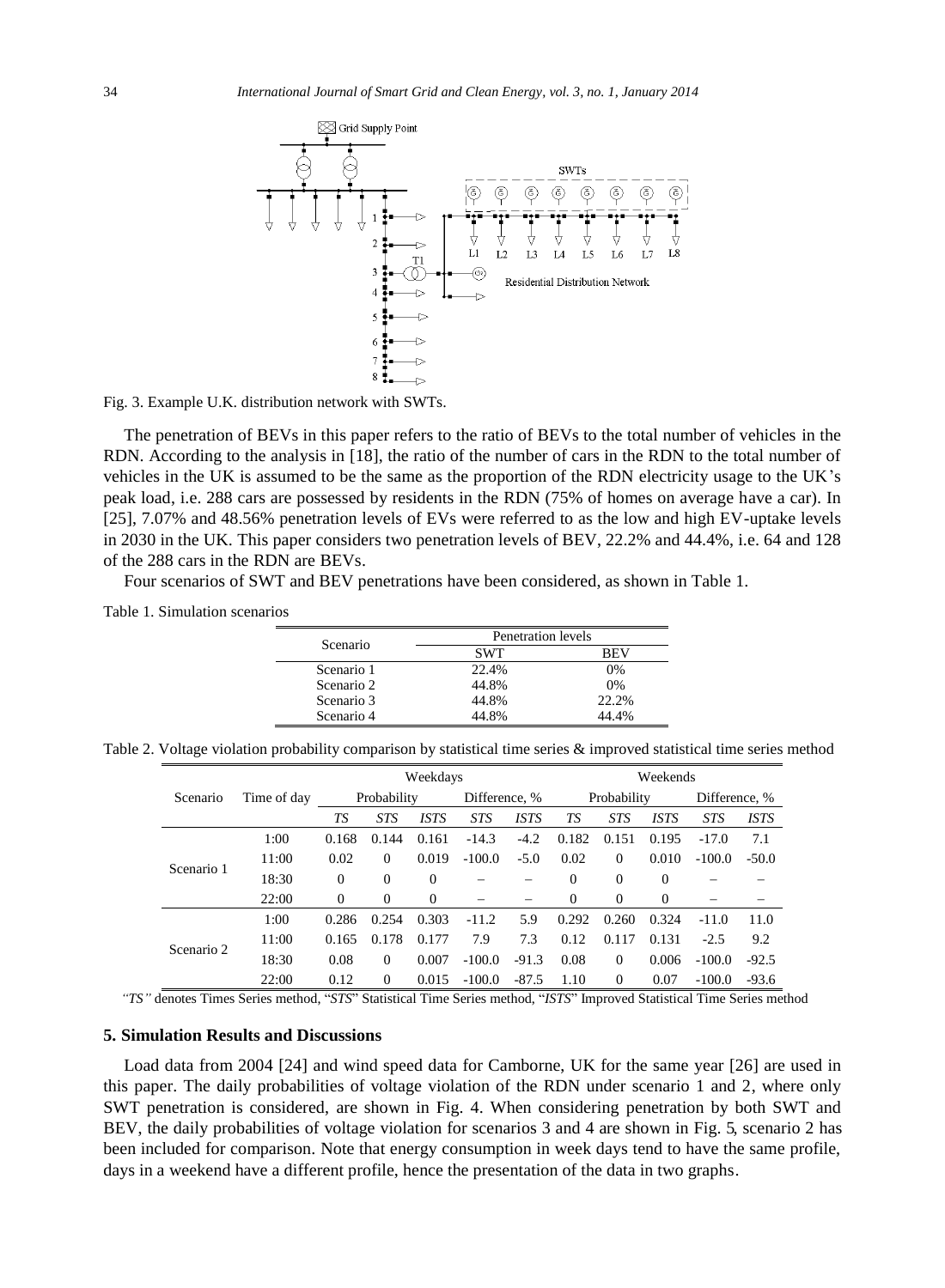Fig. 4 illustrates that (i) voltage violation is more likely to happen in the early hours of a day in a RDN, and (ii) the voltage rise caused by the power injection of SWTs is the main reason for voltage violation.

The results obtained by the statistical time series method and the improved method for scenarios 1 and 2 are compared with those from the Time Series (TS) method in Table 2. Probabilities of voltage violation at 01:00, 11:00, 18:30 and 22:00, when network loads represent 25%, 50%, 100% and 75% of the daily peak load respectively, are shown.



Fig. 4. Probabilities of voltage violation of the RDN with SWTs for (a) weekdays and (b) weekends.



Fig. 5. Probabilities of voltage violation of the RDN with SWTs and BEVs for (a) weekdays and (b) weekends.

Taking the results of the TS approach as reference, Table 2 demonstrates that the improved statistical time series (ISTS) method is closer to the output of the TS results than the statistical time series (STS). When using the ISTS method, the load data statistics take into account the extreme load conditions e.g. coincidental peak load. Voltage violation is more likely to happen under these load conditions, thus the voltage violation simulation by the proposed method can be more accurate than using statistical time series approach.

## **6. Conclusions**

An improved statistical time series method is presented to evaluate the voltage violation of RDNs with different penetration levels of SWTs and BEVs. In addition to consideration of time-variations in wind speeds and BEV charging in the statistical time series approach, the improved method models the variations in system load caused by the randomness of load switching by customers. The extreme load conditions which could cause a voltage violation are considered in the voltage violation quantification of RDNs in the improved method and, as a result, studies using this method can provide more accurate results of daily probability distribution of voltage violation of a RDN than those using the statistical time series approach.